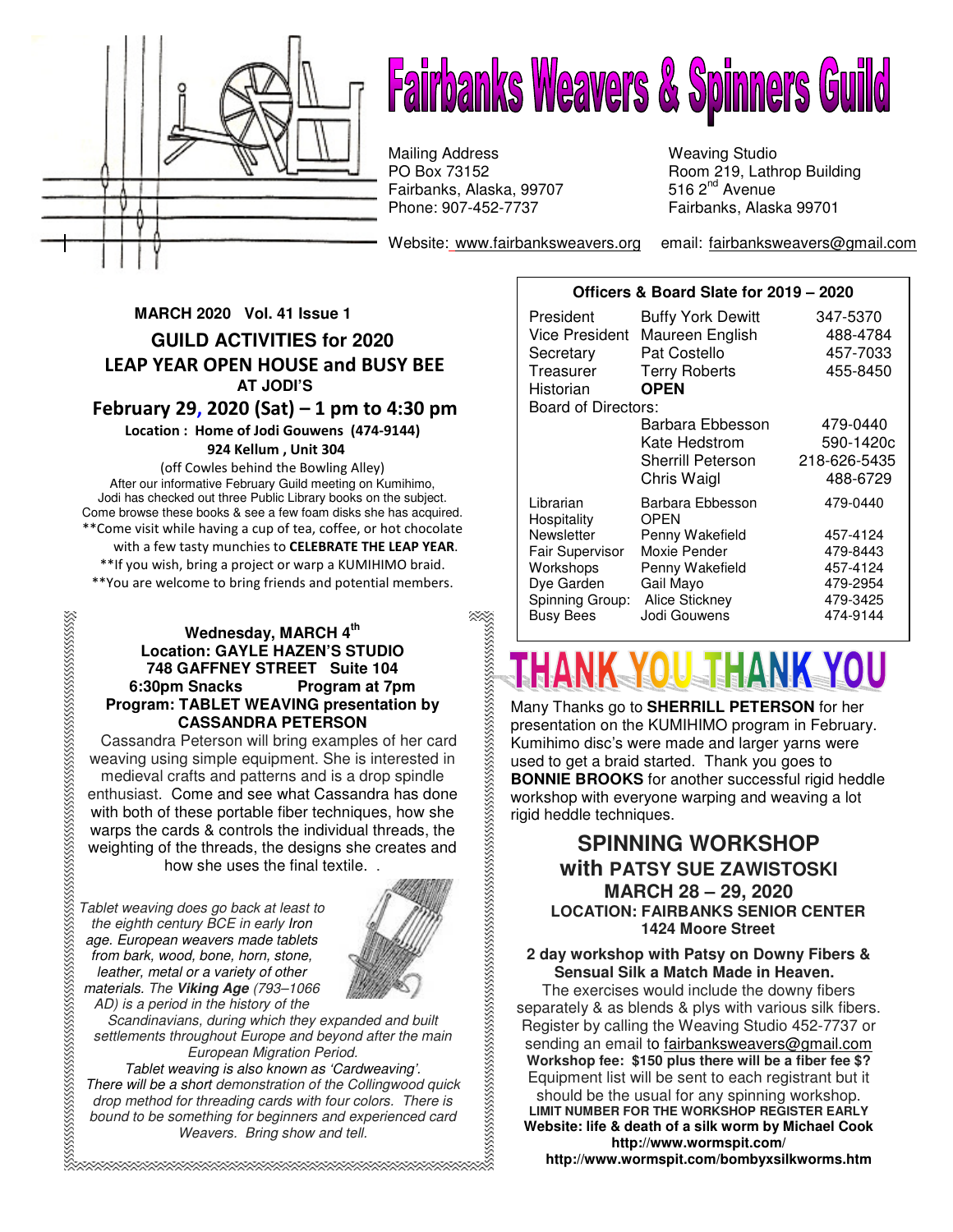# **HOBBY & INTERMEDIATE WEAVERS Learn how 'When you have the time'**

 6 WEEKS or longer WEAVING COURSE DATES: Find the time, come and learn to weave

**Time is adjustable to fit your time on Tues/Thurs.** FEE: \$275 which includes Tapestry & rigid heddle band loom, woven sampler & alpaca scarf

Short course: \$175 includes materials for two warps.. REGISTER: CALL 378-3324 or Weaving Studio 452-7737 Students will make a colorful sampler warp with a variety of threading & treadle patterns; also design and weave an alpaca scarf using patterns from the sampler. Time can be adjusted.

# **VOLUNTEERS NEEDED for a Spinning wheel demo, a carder and a spindle spinner are still needed to help with this presentation at Ticasuk Brown School**

**A special request by a Ticasuk Brown School teacher Suzanne Gates, M.Ed, regarding a general demonstration for ½ hour for the second grade students during the week of March 16-20**. They are reading & studying the book, '**A Goat in the Rug**' by Charles Blood. My co-teachers and I are hoping to help the students understand the spinning and weaving process through a hands-on demonstration. Mornings work best for our schedule, Penny will schedule the demonstration for mid Morning on either Tuesday or Wednesday so Anyone interested in helping with this demonstration should call the Weaving Studio 452-7737 and or let Penny know by calling 378-3324. If several spinners could help out, we could demonstrate wool preparation, spindle & wheel spinning and weaving.

# HE ART SC

# **FAIRBANKS ARTS ASSOCIATION www.fairbanksarts.org**

The FAA & The Wondering Bear Gallery & Gift Shop has moved to a 3501 Lathrop Street on the corner of Lathrop Street & Van Horn Road. **First Friday in March opening features 'UP WITH ART' School District YOUTH ART March = UP WITH ART** 

**April: Spring Juried Exhibition Deadline for submission is March 28 & 29 Juror: Keren Lowell, a former Art teacher at UAF before moving to Anchorage.**

# **DUES were DUE in April.**

**Get a jump on the new year & renew your membership at the Guild meeting. Some 29 members have not paid their dues but still receive the newsletter. Your dues are important to the guild. A big Thank you to members who have paid dues for several years.** 

# **TIME TO START PLANNING YOUR ENTRIES for the Tanana Valley State Fair 2020 July 31-August** 9

Theme: Don't Stop Be-Leafin' Flower: Lupine Fruit or Veggie: Spinach



# **Coming in the new year 2020 A Boutique shop on the 2nd Floor**

Start weaving or creating items to sell in the shop that will be opening in **Room 211** formally known as Marnie's Spinning Room **in** the Lathrop Building and the Bridge room. A loom, spinning wheel, a sewing machine and a work space will be available so plan on Joining the group and making a little side money.

# **LOOMS & EQUIPMENT FOR SALE**



 45 inches, Schacht 8 shaft loom, \$1500 one reed and a shuttle or two Call the Weaving Studio 452-7737

# ♦♦♦♦♦

Schacht 4.5 yard warping board (5) 20 inch sq. \$50 each.

10 yard warping board (1 left) \$100 each





4 SHAFT BABY WOLF Floor loom for Sale \$1200 Call the Studio 452- 7737 ♦♦♦♦♦♦♦♦♦♦♦♦♦♦♦

32" 4 SHAFT MACOMBER LOOM \$1800

'AD A HARNESS' up to 8 shafts with a warping mill and some extras. Located in Fairbanks, call the Weaving Studio, 452-7737